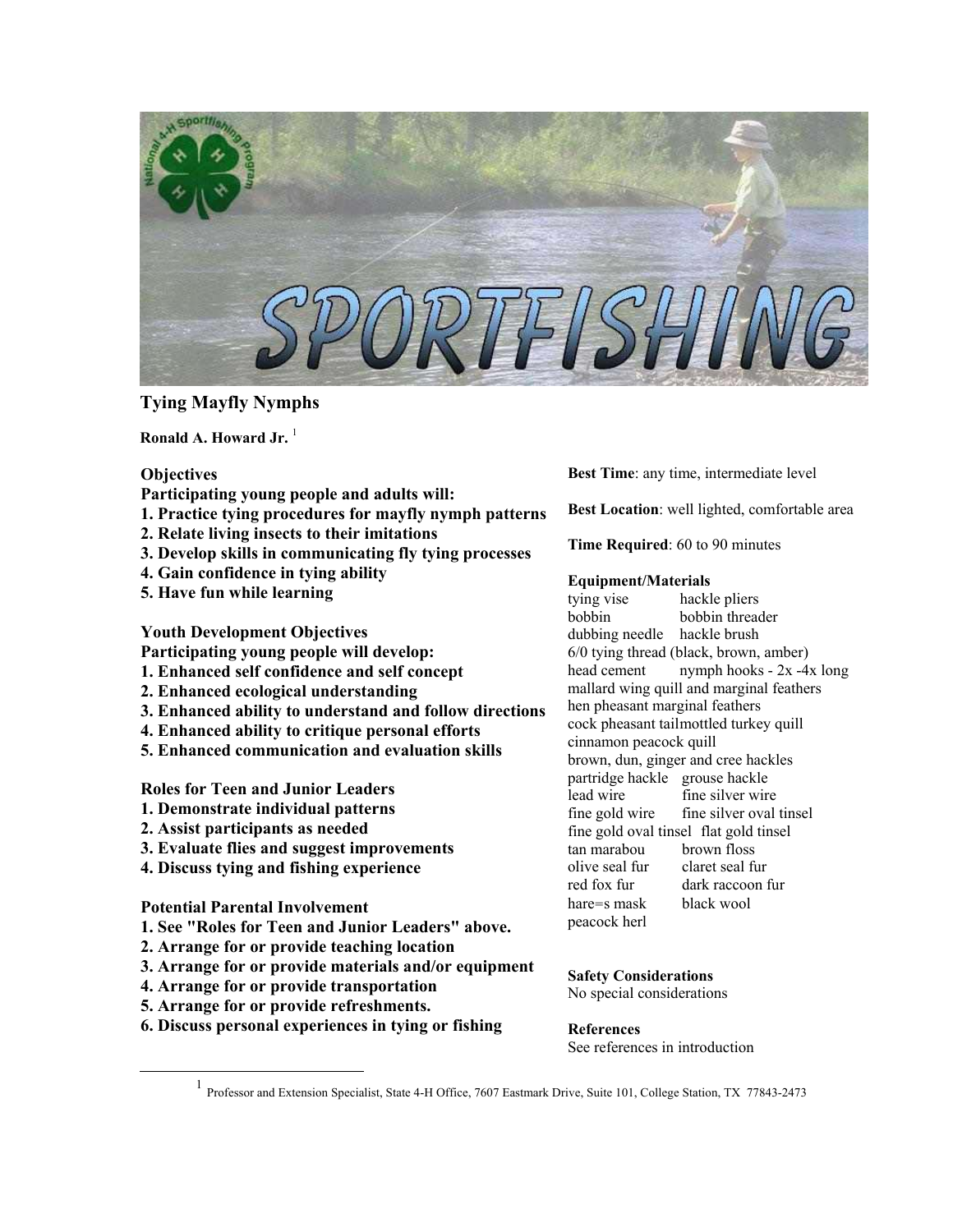**Evaluation Activities/Suggestions** 

- **1. Observe development of tying skills**
- **2. Observe interactions with other youth and adults**
- **3. Observe improvements in tying skill and interest**
- **4. Observe changes in ability to detect and correct tying errors or faults**
- **5. Observe attention to detail and pattern**
- **6. Observe apparent confidence**

# **Lesson Outline**

#### **Presentation**

- I. Nymphs
	- A. Larval or pupal aquatic insects
		- 1. Mayflies
			- a. Cylindrical burrowing mayflies
			- b. Flattened clambering mayflies
			- c. Smaller calm water mayflies
		- 2. Caddisflies
			- a. Case-bearing caddisflies
			- b. Net spinning caddisflies
			- c. Caddisfly pupae
		- 3. Stoneflies
		- 4. Fishflies, alderflies and dobsonflies
		- 5. Riffle beetles and water pennies
		- 6. Damselflies and dragonflies
		- 7. Crane flies
		- 8. Midges, mosquitoes and true flies
	- B. Pattern types
		- 1. General patterns
		- 2. Suggestive or imitative patterns
		- 3. Searching patterns
- II. General mayfly patterns
	- A. Pattern elements
		- 1. Tail generally 2 or 3 elements
		- 2. Abdomen
			- a. Cylindrical or flattened
			- b. Ribbed, woven or quill bodied
		- 3. Wing pad single
		- 4. Thorax heavier than abdomen
		- 5. Legs or hackle
		- 6. Head
		- 7. Size and proportion variations
	- B. Pheasant tail nymph
		- 1. Generalized pattern
			- a. Hook: standard to 2x long
			- b. Tail: cock pheasant tail fibers
			- c. Rib: fine gold wire
			- d. Abdomen: pheasant tail fibers
			- e. Wing pad: pheasant tail fibers
			- f. Legs: tips of tail fibers tied back
			- g. Tying thread, lacquered
		- 2. Tying procedure

### **Application**

**DISCUSS** nymphs as a class of flies and the insects they represent. **NOTE** that mayflies come in a variety of types that vary with the habitat If they are available, **SHOW** examples, pictures or illustrations of various types of nymphs.

Using a large fly or an illustration, **DEMONSTRATE** the basic elements of a mayfly nymph pattern.

**PASS OUT** and **EXPLAIN** the components needed to tie a pheasant tail nymph.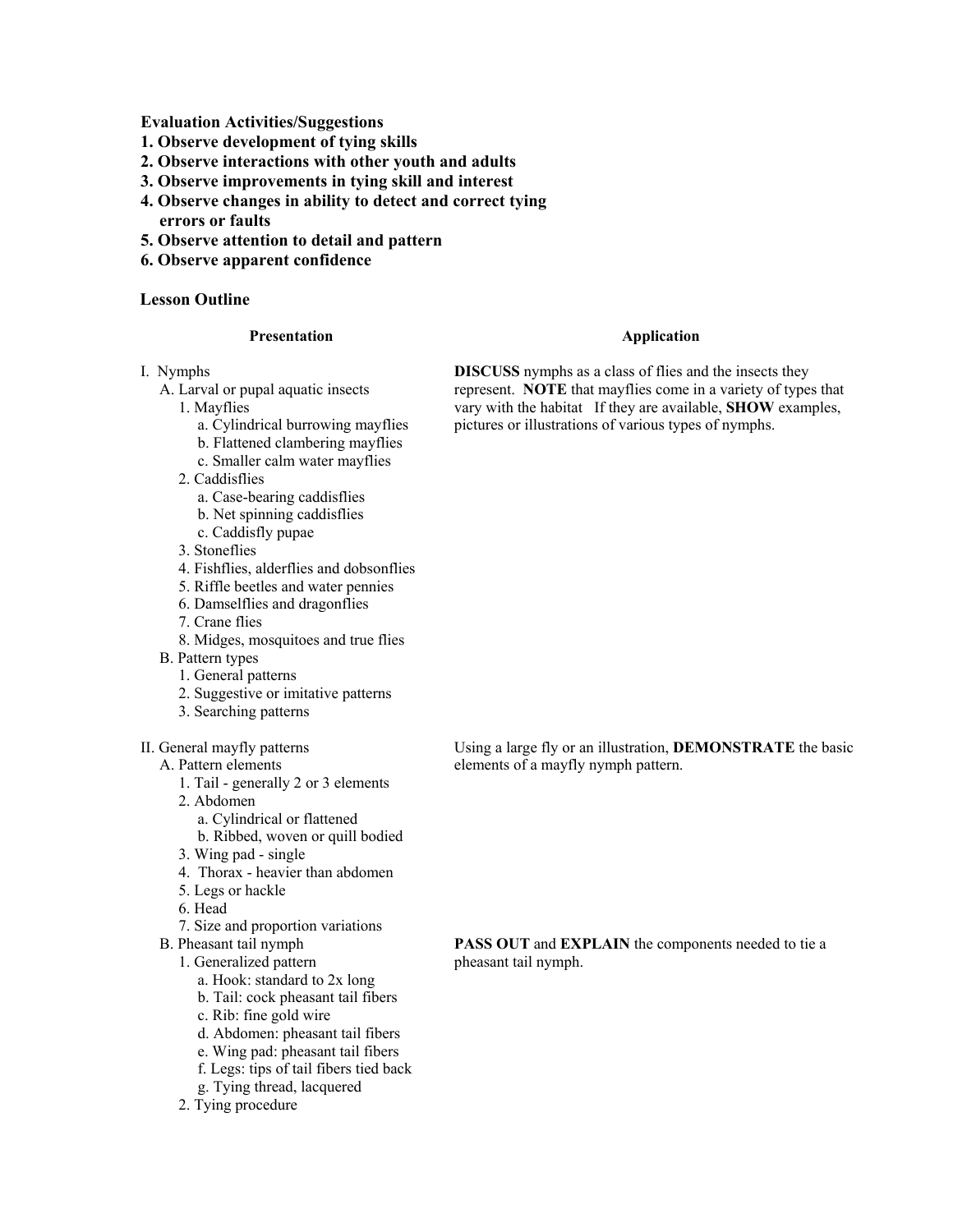- a. Attach thread at rear of shank
- b. Wind optional lead wire underbody
- c. Wrap and lacquer underbody
- d. Bind in three pheasant tail fibers as a tail
	- e. Bind in ribbing wire
	- f. Wind pheasant tail fiber abdomen
	- g. Wind ribbing across body material
	- h. Bind in 4-8 pheasant tail fibers as a wing pad
	- I. Bind in several pheasant tail fibers to wind a thorax
	- j. Double back tips of fibers as legs
	- k. Fold wing pad forward and bind down
	- l. Wind head and whip finish
	- C. Stercho olive
		- 1. Developed by Jerry Stercho
		- 2. Pattern
			- a. Hook: #8 -3x long
			- b. Thread: dark brown or black
			- c. Tail: red fox guard hair
			- d. Rib: oval gold tinsel
			- e. Abdomen: olive seal fur
			- f. Wing pad: turkey or cinnamon peacock
			- g. Thorax: olive seal fur
			- h. Legs: brown hen or soft rooster
		- 3. Tying procedure
			- a. Attach thread near bend
			- b. Bind in clump of fox hair for tail
			- c. Bind in ribbing tinsel
			- d. Dub and wind abdomen
			- e. Apply rib and bind off
			- f. Bind in wing pad
			- g. Bind in leg hackle
			- h. Dub and apply thorax
			- I. Wind hackle for legs and bind off
			- j. Fold wing pad forward, bind down and trim at head
	- k. Wind head, whip finish and lacquer D. Gold-ribbed hare's ear
		- 1. Excellent generalized nymph
		- 2. Example of hackleless tying approach 3. Pattern
			- a. Hook: 2x long nymph hook
			- b. Thread: gray or black 6/0
			- c. Tail: hare guard hairs OR dun hackle fibers
			- d. Rib: flat gold tinsel

**DEMONSTRATE** tying a pheasant tail nymph while explaining the process. **LEAVE** the fly in the vise as an example for comparison by the participants.

**DEMONSTRATE** two ways of winding ribbing wire B with the pattern of winding the abdomen or across those wraps for greater security.

**BIND** wing pad materials in place and **BIND IN** several tail fibers as thorax material.

**WIND** thorax and tie off at the head area. **PULL** the tips back and bind them in place as legs.

**FOLD** the wing pad fibers forward and bind them in place, trimming them close at the head. **WIND** a head and whip finish.

**PASS OUT** and demonstrate the materials to be used in tying a Stercho Olive nymph.

Start by attaching the thread near the back of the shank. **BIND IN** a small clump of red fox guard hairs as a tail. **TRIM** the butts of the hairs and **BIND IN** a piece of oval gold ribbing tinsel.

**DUB** dark olive seal or a substitute and wind a generous abdomen, applying ribbing after finishing the abdomen.

**BIND IN** a strip of cinnamon peacock or dark mottled turkey wing quill as a wing pad.

**BIND IN** a brown hen or soft rooster hackle to be used as legs.

**DUB** and **APPLY** a generous thorax and tie it off at the head.

**WIND** the hackle in an open spiral and tie off at the throat before **FOLDING** the wing pad forward and binding it off. **WIND** a head, whip finish and lacquer.

**NOTE** that the hare's ear nymph is tied without hackle, using picked out or brushed out body hairs to suggest legs.

**PASS OUT** and **EXPLAIN** the materials for a gold-ribbed hare's ear.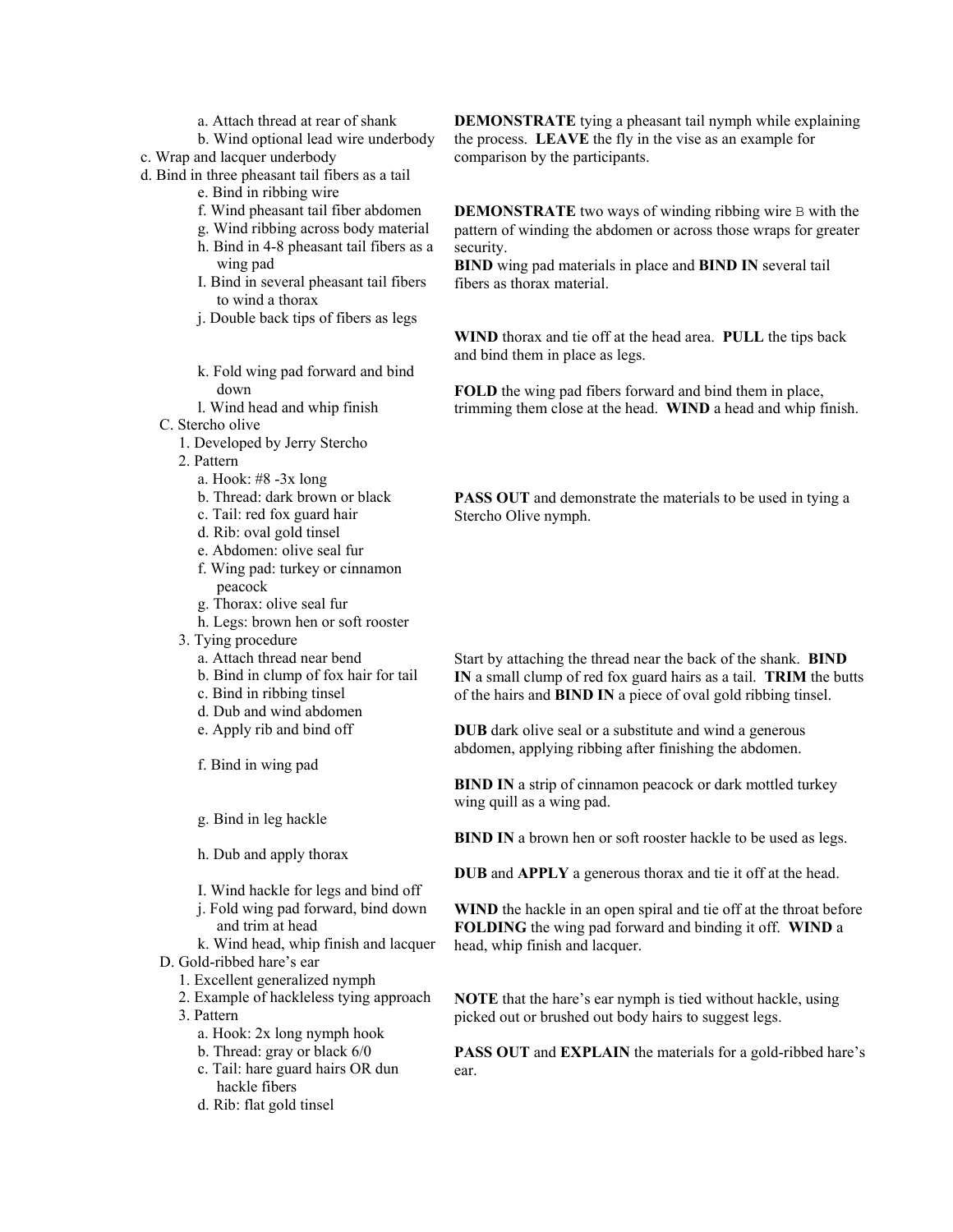- e. Abdomen: hare's mask with guard hairs
- f. Wing pad: mallard wing quill slip
- g. Thorax: hare's mask
- h. Hackle: dubbing picked out or brushed
- I. Head: tying thread, lacquered
- 4. Tying procedure
	- a. Attach thread at rear of shank
	- b. Bind in the tail materials 1) Dun hackle fibers 2) Hare's mask guard hairs
	- c. Bind in gold tinsel ribbing
	- d. Dub and wind tapered abdomen
		- 1) Mixture of hare's mask and guard hair
		- 2) Roughly dubbed
	- e. Spiral rib over abdomen
	- f. Bind in mallard wing quill strip at rear of thorax
	- g. Dub thorax heavily
	- h. Fold wing pad forward and bind down
	- I. Wind head, whip finish and lacquer
	- j. Pick out dubbing simulating gills and legs 1) Pick out with dubbing needle 2) Brush out with dubbing brush
- III. Specific mayfly nymph patterns
	- A. Green drake nymph
		- 1. General pattern for burrowing mayfly
		- 2. Pattern
			- a. Hook: 3x long #10
			- b. Thread: primrose or brown
			- c. Tail: 3 pale ginger hackle tips
			- d. Rib: fine oval silver tinsel
			- e. Gills: pale tan marabou at sides
			- f. Abdomen: amber/tan fox fur
			- g. Wing case: mottled turkey slip or hen pheasant marginal wing feather
			- h. Thorax: amber/tan fox fur
			- I. Legs: brown partridge hackle
			- j. Head: lacquered tying thread
		- 3. Tying procedure
			- a. Attach thread at rear of shank
			- b. Bind in three splayed light ginger or pale cree hackle tips as tails
			- c. Bind in strips of marabou for gills
			- d. Bind in ribbing tinsel
			- e. Dub and wind red fox fur abdomen
			- f. Pull marabou forward at sides and bind in place
			- g. Apply ribbing tinsel, binding marabou in place
			- h. Pick out marabou as gills

Start with the thread near the rear of the shank and **BIND IN** the tail material of your choice.

**TRIM** the tail materials and **BIND IN** flat gold tinsel for ribbing.

**PREPARE** a mixture of hare's mask fur and guard hairs and **WIND** a roughly dubbed abdomen. **BIND** it in and **WIND** the ribbing tinsel over it to the thorax.

**BIND** in a slip of mallard wing quill at the base of the thorax, then heavily dub a thorax with the same materials used in the abdomen.

**FOLD** the wing pad forward and bind it in over the thorax.

#### **WIND**, **WHIP FINISH**, and **LACQUER** the head.

**DEMONSTRATE** picking out the dubbing with a dubbing needle and using a hackle brush to roughen the body.

**PASS OUT** and **DISCUSS** the materials needed to tie a green drake nymph.

**TIE** in three pale ginger hackle tips flared laterally at the rear of the shank. **ADD** a strip of fine oval silver tinsel for ribbing material and a pair of pale tan marabou strips as gills.

**DUB** a tight abdomen of amber and tan fox fur, **PULL** the marabou forward along the sides, and **BIND** them in place with the silver tinsel rib.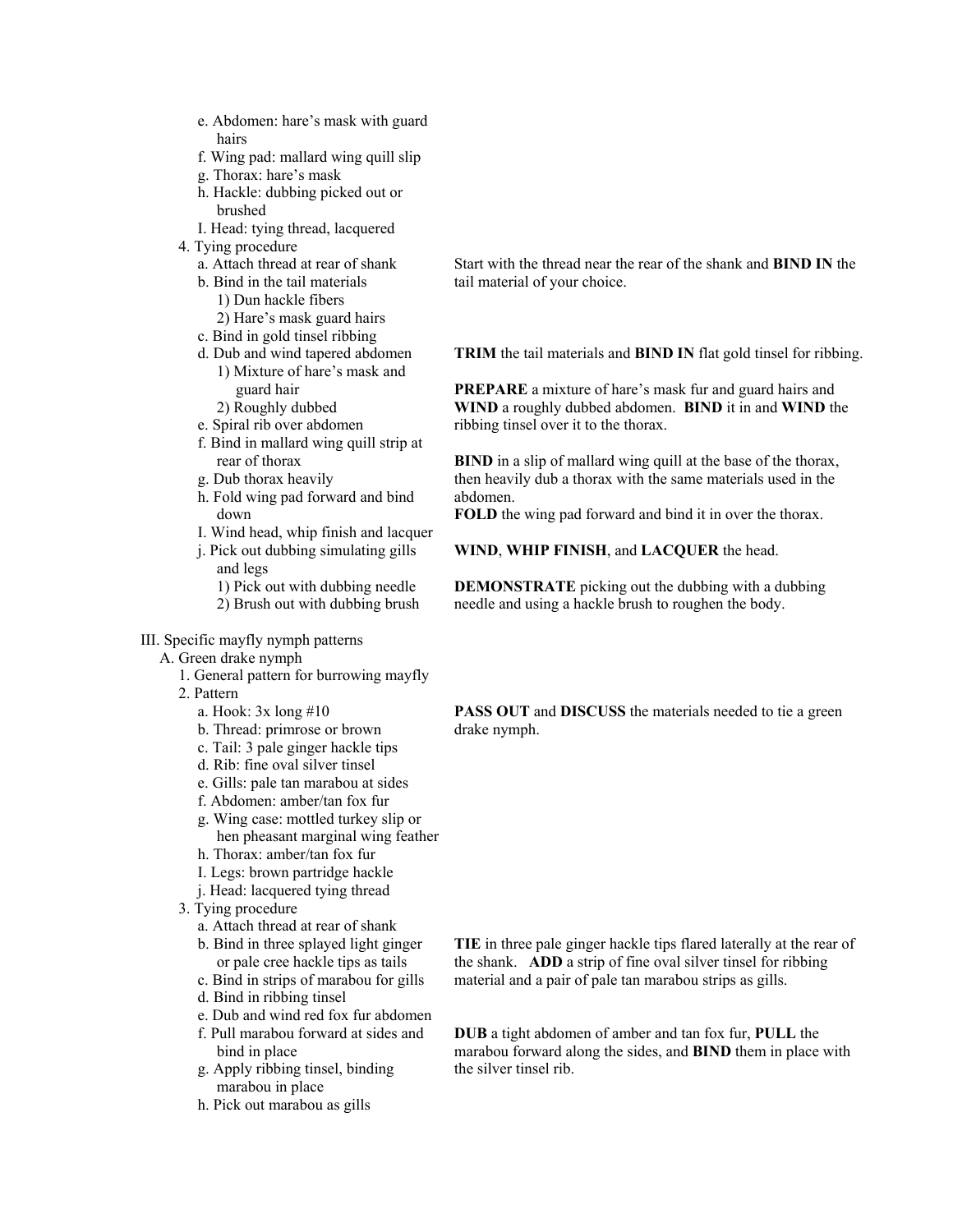- I. Bind wing pad in place
- j. Dub and wind red fox fur thorax
- k. Bind in brown partridge hackle
- l. Wind 2-3 turns of hackle and tie off
- m. Smooth legs back and bind off
- n. Set wing pad
	- 1) Pull wing pad forward
	- 2) Bind in place
	- 3) Trim excess away
- o. Wind head, whip finish and lacquer
- B. Blue-winged olive nymph
	- 1. Small, open water nymph type
	- 2. Pattern
		- a. Hook: #18 wet fly
		- b. Thread: brown 6/0
		- c. Tail: dark dun hackle fibers
		- d. Rib: fine silver wire
		- e. Abdomen: stripped peacock herl over fine, tapered floss underbody
		- f. Wing pad: mallard wing quill slip
		- g. Hackle: partridge body feather
		- h. Thorax: dark raccoon dubbing
		- I. Head: lacquered tying thread
	- 3. Tying procedure
		- a. Attach thread at rear of shank
		- b. Bind in dark dun hackle fiber tail 1) Pluck small bunch of fibers 2) Bind short tail in place
		- c. Prepare and bind in stripped herl
		- d. Bind in fine silver wire
		- e. Bind in and wind tapered floss body
		- f. Wind stripped herl over floss base, bind off and trim excess
		- g. Wind ribbing across herl body, bind off and trim excess
		- h. Bind in mallard quill slip
		- I. Dub and apply dark raccoon thorax
		- j. Attach and wind partridge hackle
		- k. Pull wing pad forward, bind down and trim
- l. Wind head, whip finish and lacquer C. Dun variant nymph (Flick)

1. Pattern

herl

- a. Hook: #10 2x long
- b. Thread: black 6/0
- c. Tail: 3 strands of heavy peacock
- d. Rib: oval silver tinsel
	- e. Underbody: lead wire, wrapped and lacquered
	- f. Body: mixed claret seal and black wool
	- g. Hackle: grouse

**APPLY** a mottled turkey wing quill slip as a rib or wait to **APPLY** a hen pheasant marginal feather from the head end. **DUB** a thorax of the same material used in the abdomen but apply it more heavily, binding in a brown partridge hackle at the throat.

**APPLY** 2-3 turns of hackle, **SMOOTH** it back and **BIND** in place. **SET** the wind pad in place and bind it down.

Wind head, whip finish and lacquer the head.

**PASS OUT** the materials for a blue-winged olive nymph while discussing each of the materials and their uses in this pattern.

**BIND** in a small, short clump of dark dun hackle fibers, trimming away the excess material to provide a smooth base for the body materials.

**PREPARE** a peacock herl by stripping the barbules away with the thumbnail and fingernail. **BIND** the stripped herl in place over the tail, then **ATTACH** fine silver wire to serve as a rib. **BIND** in a piece of fine, brown floss and **WIND** a tapered abdomen from tail to thorax, then **WIND** the stripped herl over the floss base, binding it down at the thorax and trimming away the excess material.

**WIND** the ribbing wire in the opposite direction from the herl, binding it in place. **TIE** it down and **TRIM** the excess material. **BIND** in a mallard wing quill strip as a wing pad before **DUBBING** and applying a thorax of dark raccoon fur.

**BIND** in and **APPLY** a dark partridge hackle at the throat as leg hackle.

**PULL** the wing pad material forward and bind it in place before trimming it at the head, forming a head, whip finishing and lacquering the head.

**PASS OUT** the materials for Flick's dun variant nymph and **EXPLAIN** their use.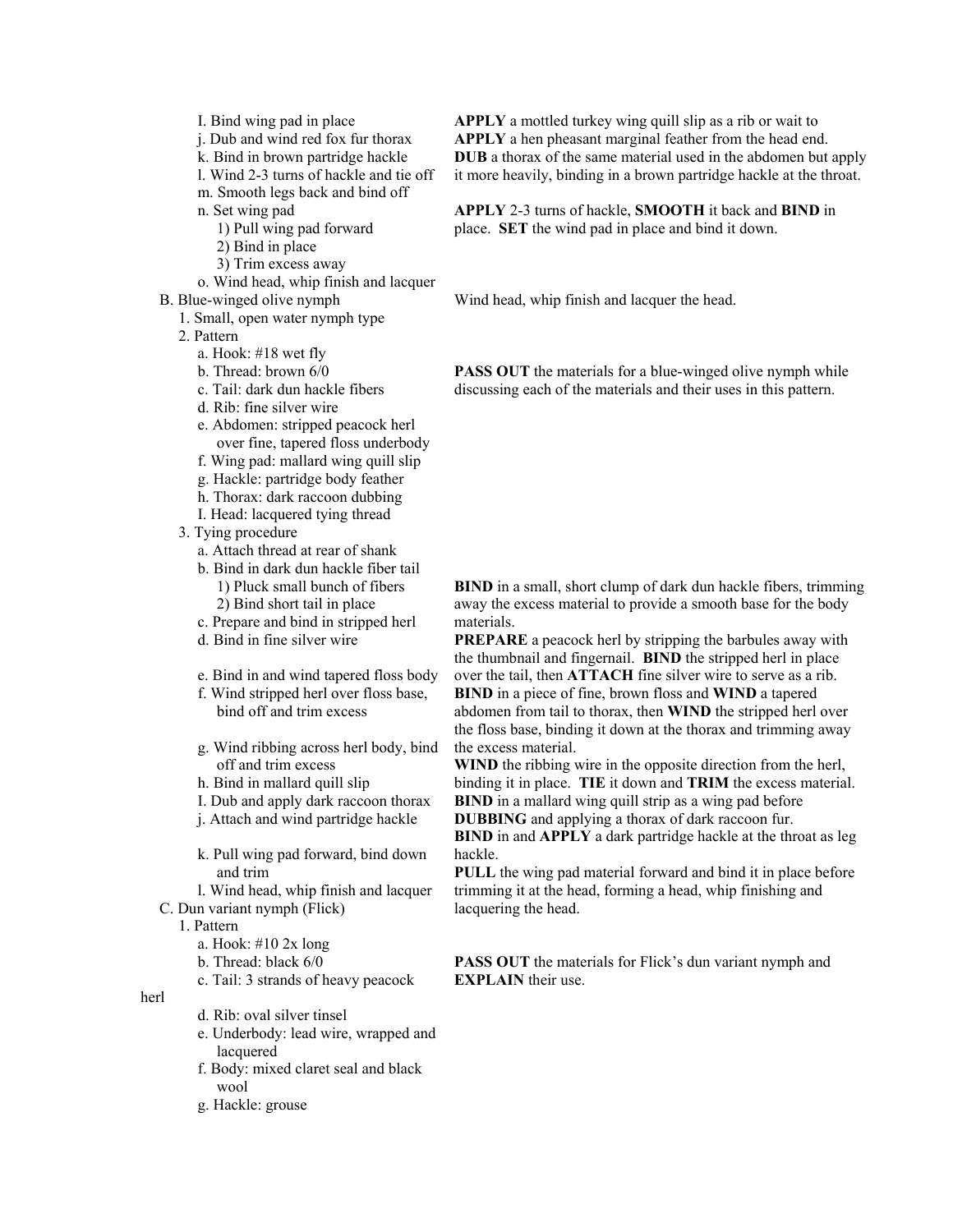- h. Head: tying thread lacquered
- 2. Tying procedure
	- a. Attach thread at rear of shank
	- b. Wind shank with lead wire
	- c. Wind thread over wire and coat with lacquer
	- d. Bind in peacock herl tail 1) Select heavy herl
		- 2) Clip to about 1/3 to 1/2 inch long
	- f. Bind in oval silver tinsel
	- g. Dub and wind tapered body of mixed claret seal and black wool dubbing
	- h. Wind the ribbing tinsel to shoulder
	- I. Bind in grouse hackle at shoulder
	- j. Wind grouse hackle collar
	- k. Trim excess hackle
	- m. Wind head, whip finish and lacquer
- D. Lead-winged coachman nymph
	- 1. Pattern
		- a. Hook: 3x long nymph hook
		- b. Thread: 6/0 black
		- c. Tail: brown hackle fibers
		- d. Body: peacock herl
		- e. Wing pad: mallard marginal wing feather cut to shape
		- f. Hackle: soft, brown hen or rooster
		- g. Head: tying thread, lacquered
	- 2. Tying procedures
		- a. Bind thread in at rear of shank
		- b. Attach brown hackle fiber tail
			- 1) Pluck bundle from hackle 2) Bind in place
			- 3) Trim butt ends away
		- c. Wind peacock herl body
			- 1) Attach 3-5 peacock herls
			- 2) Wind herl body
				- in body
				- b) Wrap herls around thread then wind on shank to form body
		- d. Attach and wind brown hackle
		- e. Prepare mallard marginal feather 1) Notch center of feather
			- 2) Cut perpendicular to shaft
			- 3) Trim base to shape
		- f. Bind wing pad in place
		- g. Wind head, whip finish and lacquer
- IV. Fishing them
	- A. Dead drift
		- 1. Upstream or up and across presentation
		- 2. Matching drift to current
		- 3. Line watching to detect strikes
	- B. Swimming nymph

**FORM** an underbody by winding lead wire over the hook shank.

**WIND** tapered thread ends on the lead underbody, crisscrossing the thread over the body and lacquering it to prevent corrosion.

**BIND** in three heavy peacock herls as a tail and **TRIM** them to about 3 to d inch long.

**BIND** in an oval tinsel rib and **DUB** a tapered body of coarsely mixed claret seal and black wool, winding the ribbing tinsel over it to the shoulder.

**BIND** in a grouse hackle at the shoulder and **WIND** a sparse collar, binding it down and trimming the excess hackle.

**WIND** a generous head, whip finish and lacquer.

**PASS OUT** and **EXPLAIN** the use of the materials for a leadwinged coachman nymph.

**BIND IN** a brown hackle fiber tail and **TRIM** the excess fibers away.

**ATTACH** 3-5 peacock herls and wind a generous body.

a) Wind herls in sequence filling **DEMONSTRATE** both methods of building the herl body.

**ATTACH** and **WIND** a brown hackle at the shoulder, pulling the hackle down and back as a throat.

**DEMONSTRATE** trimming a mallard marginal feather to a wing pad shape and applying it over the thorax before forming a head to finish the pattern.

**DISCUSS** several methods of fishing nymphs, including dead drift, down and across wet fly technique, and the rod lift approach to simulate a hatching nymph. **DISCUSS** the use of a strike indicator to assist in detecting strikes.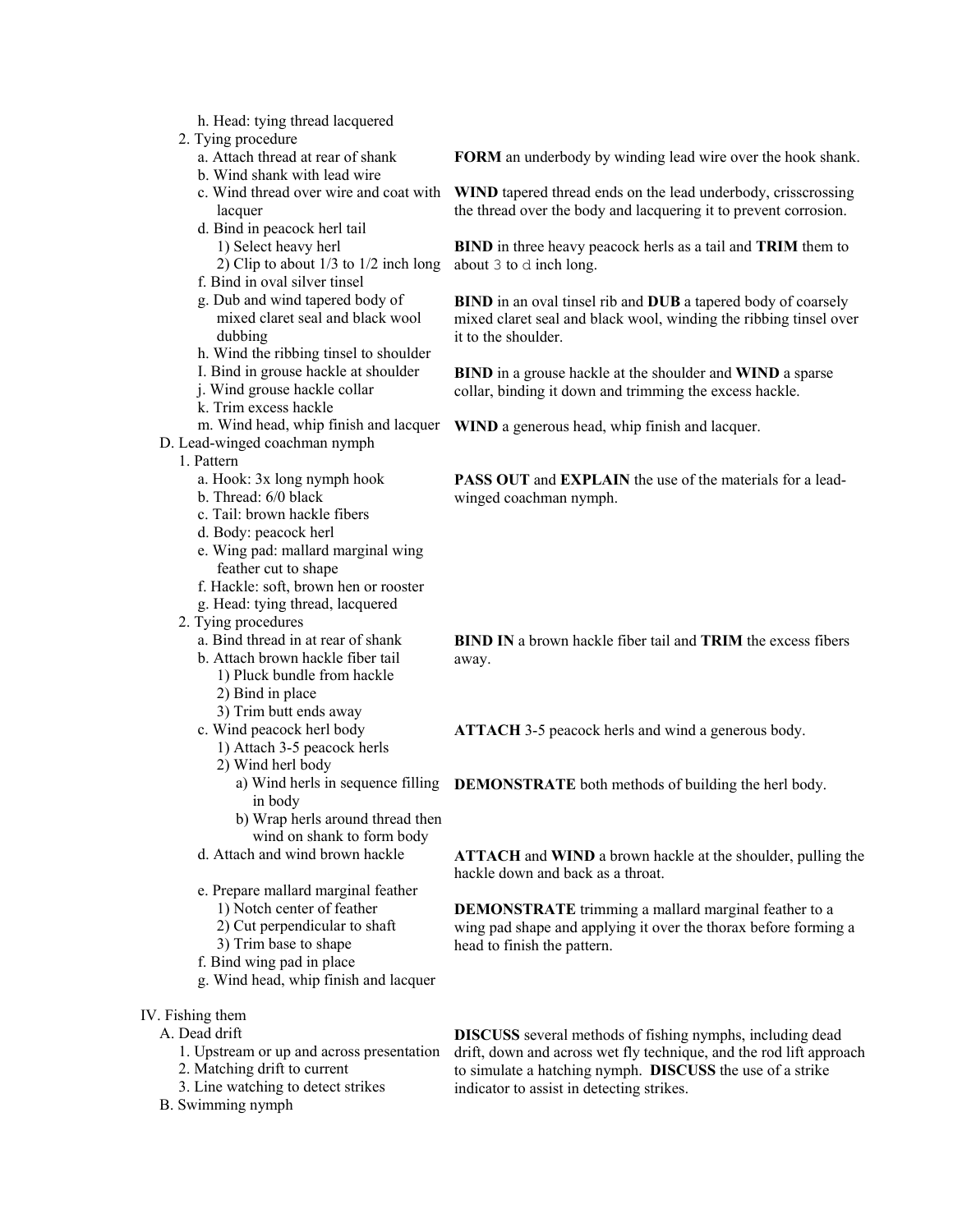- 1. Down and across wet fly approach
- 2. Up and across with hand twist retrieve
- 3. Rod lift to simulate hatching nymph

### **Summary Activity**

1. Have participants review the series of flies they have tied and critically analyze their technique. Discuss techniques and ways of improving them.

2. Arrange a fishing trip where the nymphs tied in this exercise can be fished, assisting young people with their angling technique.

### **Lesson Narrative**

Although dry fly fishing is exciting and spectacular during hatches, the immature stages of aquatic insects are available for a much longer period of time, and fish feed heavily on them. Nymph fishing is productive, and a wide variety of patterns are useful to the angler. This series of flies was selected to demonstrate techniques useful in tying mayfly pattern.

# **Nymphs**

Nymphs, to the angler, are larval or pupal aquatic insects. Mayfly nymphs include cylindrical burrowing species that inhabit bottom substrates, flattened clambering mayflies that inhabit rocky or rubble structures, and smaller calm water mayflies. Caddisflies include case-bearing species that make their cases of cut pieces of detritus, sticks or sand or fine gravel grains. Other caddisflies are free-living, spinning nets to capture detritus or small organisms. All of these species become pupae before they emerge as adults. They could be considered nymphs or wet flies. Stoneflies are a diverse group, primarily occupying turbulent, highly oxygenated water. In contrast to the mayflies, which have only a single wing pad, stoneflies have two. Many of them are brightly colored, and they range from tiny species to the very large Asalmon flies@ found in many western streams. Fishflies and alderflies roughly resemble caddisflies on casual observation, while dobsonflies (adult hellgrammites) roughly resemble stoneflies. Riffle beetles resemble other beetle larvae, and water pennies are flattened grazers on stream bottom stones - from the top side, they resemble tiny sand- dollars or tiny flattened starfish without arms. Damselflies and dragonflies are familiar as adults, but less familiar to most people as nymphs. Their aquatic forms are similar, but damselflies have longer, slimmer bodies that swim with a lateral lashing motion (mayflies swim with a similar, but vertical motion). Dragonfly naiads can force water from their anal opening to jet through the water when disturbed. They are generally more robust than damselfly nymphs, too. Predators as adults, they are also voracious predators as juveniles. Midges, flies and mosquitoes are often abundant with numbers and types dependent upon the characteristics of the water. Black fly larvae and pupae, for example, may form the foundation for food chains in many northern areas. Crane fly larvae resemble grubs or very large maggots. They live either in detritus in and along stream banks or among the roots of vegetation in moist soils. The adults look like gigantic mosquitoes to casual observers.

With this wide variety of organisms as models, many pattern types have evolved as fly tiers attempted to fool fish into hitting their offerings. Several general pattern types have evolved. Some are generalized patterns that suggest a wide array of possible prey. Some are suggestive or highly imitative patterns of given species of natural insects. Another group is made up of patterns that are used in Afishing the water@ searching for fish that are actively feeding. These may resemble no specific insect but suggest living things that are somewhat similar. This lesson is devoted to tying several varieties of mayfly nymphs, while teaching some techniques that are generally applicable to nymph tying.

### **General Mayfly Patterns**

The general pattern for mayfly nymphs includes several common elements - tail, abdomen, ribbing or woven materials to suggest segmentation, a wing pad, thorax, legs or hackle, and a head. The bodies may be cylindrical or flattened. Gills may be located on the tail or along the sides of the abdomen. Generally, the thorax is heavier than the abdomen and the abdomen is tapered, heavier on the front than the rear. Sizes and proportions vary, and hooks from x short to 3x long are commonly used in tying them. Bodies may be made from yarn, floss, dubbed fur, herl or other feather barbs, or many synthetic materials, with legs of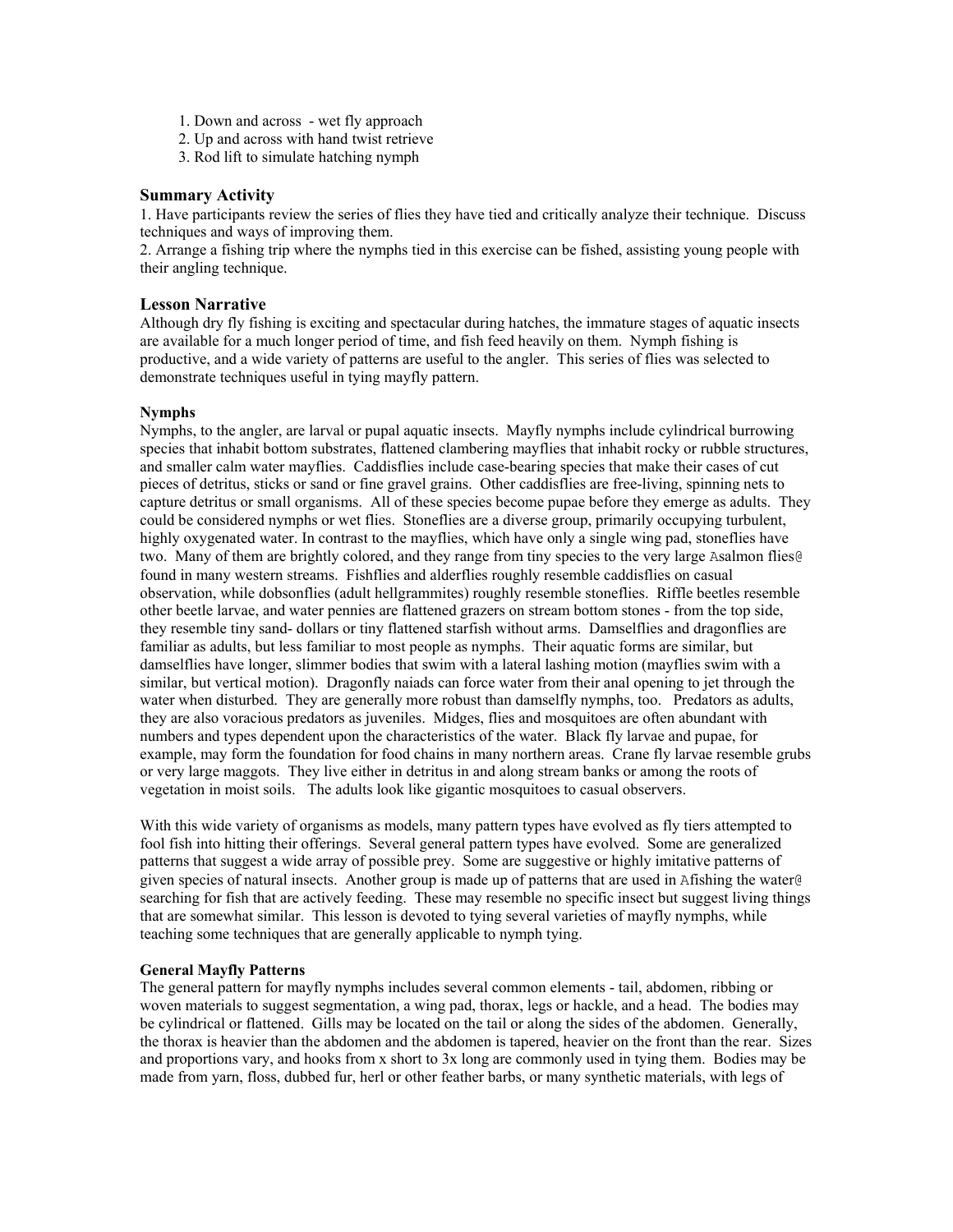hair, hackle, knotted feather barbs, or even rubber leg material, and wing cases of plastic, feather slips, individual feathers or other materials of choice.

#### **Pheasant Tail Nymph**

The pheasant tail nymph is a generalized pattern that suggests a wide variety of nymphs and simply looks like food to fish. The pattern for the fly follows:

 Hook: standard to 2x long Thread: 6/0 black or brown Tail: cock pheasant tail fibers Rib: fine gold wire Abdomen: pheasant tail fibers Wing pad: pheasant tail fibers Legs: tips of tail fibers tied back

To tie the pheasant tail nymph, attach the thread at the rear of the shank. If desired, the fly can be weighted by wrapping lead, copper or brass wire around the shank. If that option is chosen, wind tapered ends of thread and crisscross the wire with the tying thread and lacquer the entire assembly heavily to prevent corrosion from ruining the fly. Bind in three cock pheasant tail fibers as a tail, flaring the fibers. Bind in the ribbing wire, and wind pheasant tail fibers as an abdomen. After binding those fibers in place at the rear of the thorax, spiral the ribbing wire in the opposite direction, binding down the body material with each turn. Bind in 4-8 pheasant tail fibers as a wing pad, allowing the tips to project over the tail. Bind in a set of tail fibers and wind them on as a thorax, leaving the tips free, pulling them back as bearded hackle for legs. Pull the wing pad materials forward and bind them down at the shoulder before winding a head, whip finishing the thread and lacquering the thread.

#### **Stercho Olive Nymph**

This pattern was developed and passed on to the author by Jerry Stercho, then a student at Cornell University and a fellow fly fisherman. Although it can be tied in a wide variety of sizes and it can be modified to suggest a wide variety of nymphs, the large pattern he first shared dubbed heavily with dark olive seal fur remains a favorite and highly successful pattern. The pattern follows:

Hook:  $#8 - 3x$  long Thread: dark brown or black Tail: red fox guard hair Rib: oval gold tinsel Abdomen: olive seal fur Wing pad: turkey or cinnamon peacock Thorax: olive seal fur Legs: brown hen or soft rooster

The Stercho Olive nymph may be tied either with or without integral weight. For deep or Aheavy@ water, the shank is wrapped with lead wire with tapered ends of thread and a crossed pattern of thread before being lacquered. With or without a lead underbody, the fly begins with attaching a long and fairly generous tail of red fox guard hairs. An oval gold tinsel rib is tied in beside the tail, and a roughly dubbed abdomen is wound to the thorax. The rib is applied in the usual manner and tied off at the thorax as well. A wing pad, comprised of a slip of either mottled turkey or cinnamon peacock wing quill is attached at the rear of the thorax with the underside of the feather slip up and the material projecting over the tail. A fairly long brown hackle is tied in over the wing pad material, and a roughly dubbed olive seal fur thorax is wound to the head area. The hackle is spiraled over the thorax, taking about 3 to 4 turns. Using the fingers, divide the hackle fibers on the top of the thorax about evenly on the sides and pull the wing case material forward to the head area. Bind the front of the wing case down, trim the end and wind a fairly large head of tying thread. Finish the fly by whip finishing the head and applying a drop or two of lacquer or head cement.

#### **Gold-ribbed Hare's Ear Nymph**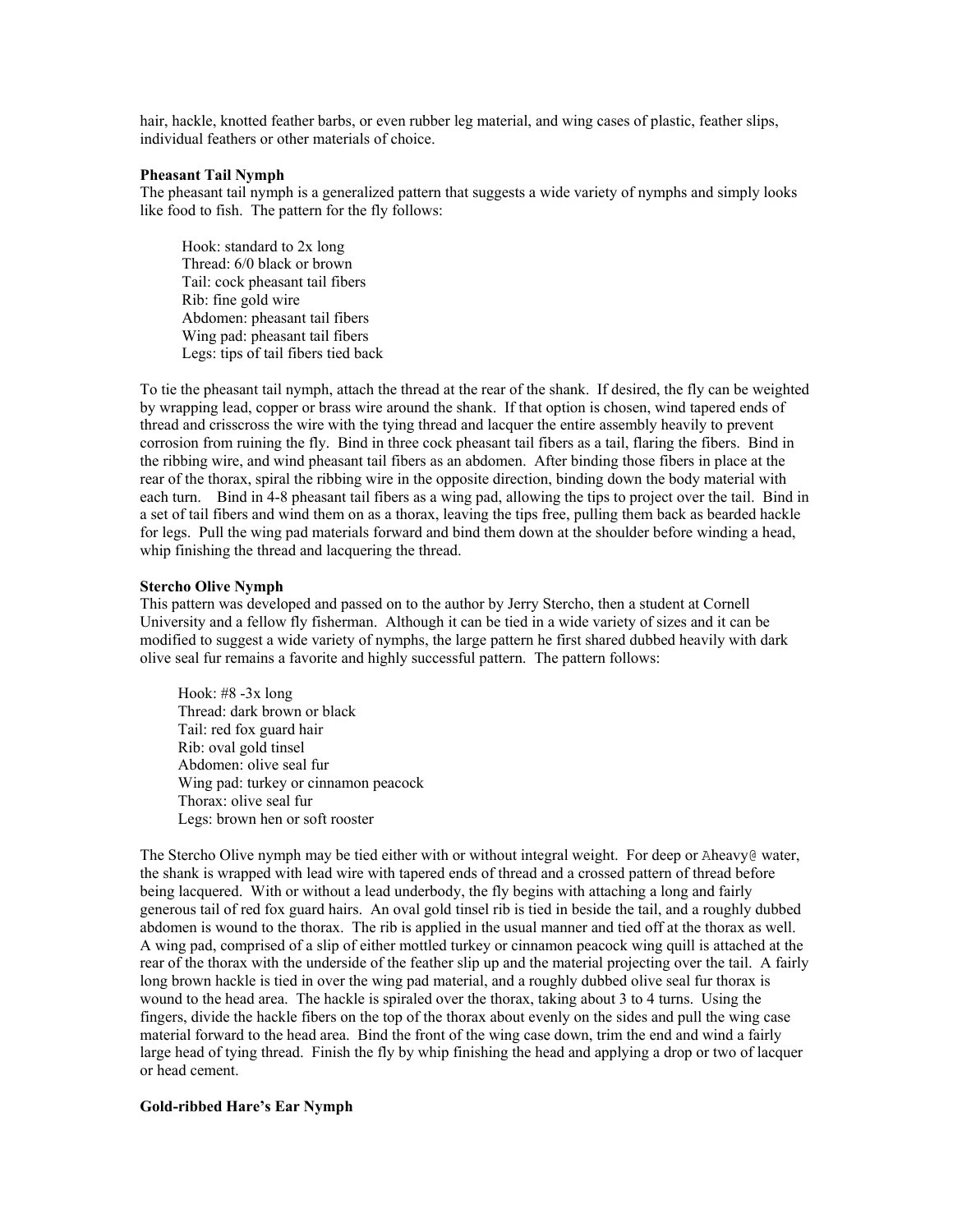The gold-ribbed hare's ear is an excellent generalized nymph pattern that catches many types of fish under a wide variety of conditions. It can be tied in a wide range of sizes and in several colors as appropriate to the waters being fished and the time of year. This one is the traditional pattern using natural hare's mask as dubbing material. It is an example of a hackleless approach to tying. After the fly is finished, the dubbing materials are roughened by picking them out with a dubbing needle or brushing them with a small, stiff brush. (An excellent one can be made by clipping the fibers on a toothbrush short and grinding the brush to one or two sets of fibers wide.) The picked out materials resemble gills and legs on the natural insect. Many anglers note that the fly gets better as fish roughen the body with their teeth.

The pattern for the gold-ribbed hare's ear nymph follows:

 Hook: 2x long nymph hook, sized as desired Thread: gray or black 6/0 Tail: hare guard hairs OR dun hackle fibers Rib: flat gold tinsel Abdomen: hare's mask with guard hairs Wing pad: mallard wing quill slip Thorax: hare's mask Hackle: dubbing picked out or brushed Head: tying thread, lacquered

Tying the gold-ribbed hare's ear nymph starts with binding in a tail. A small clump of dun hackle fibers can be used for a lively tail, or a small clump of hare's mask guard hairs can be used to create a heavier, buggy tail. I prefer the hair tail for most applications, but take your choice. Bind in a strip of fine or medium, flat gold tinsel for ribbing material, and dub a tapered abdomen of mixed hares mask fur and guard hairs clipped from the ears. The material should be roughly dubbed, leaving it looking like a shaggy yarn with guard hairs projecting from the dubbing strand. Carry the dubbing forward to the base of the thorax and bind it down. Spiral the ribbing material forward and tie it off in the same area. Wind back over the ribbing to the forward edge of the abdomen and bind in a strip of mallard wing quill as a wing pad. Dub a thorax slightly heavier than the abdomen, carrying it forward to the head area. Pull the mallard quill slip forward and bind it in place, trimming the excess materials away. Wind a nicely tapered head, whip finish the thread and apply a drop or two of lacquer or head cement to finish the head. Once the cement or lacquer is dry, pick out the dubbing material with a dubbing needle or roughen it with a hackle brush to simulate gills and legs.

#### **Specific Mayfly Nymph Patterns**

Numerous mayfly nymph patterns have been developed to imitate or suggest specific species or groups of mayfly nymphs. The patterns that follow are a small sampling of those specific patterns.

# **Green Drake Nymph**

The green drake nymph is an excellent example of a burrowing type mayfly. It is a fairly large nymph that is darker than most tiers would like to make it. The pattern used here is a modification of Flick's green drake. Some tiers modify it by using heavy brown buttonhole thread as a ribbing material. The pattern is as follows

Hook:  $3x \text{ long } \# 10$ Thread: primrose or brown Tail: 3 pale ginger hackle tips Rib: fine oval silver tinsel OR brown buttonhole thread Gills: pale tan marabou at sides Abdomen: amber/tan fox fur Wing case: mottled turkey slip or hen pheasant marginal wing feather Thorax: amber/tan fox fur Legs: brown partridge hackle Head: lacquered tying thread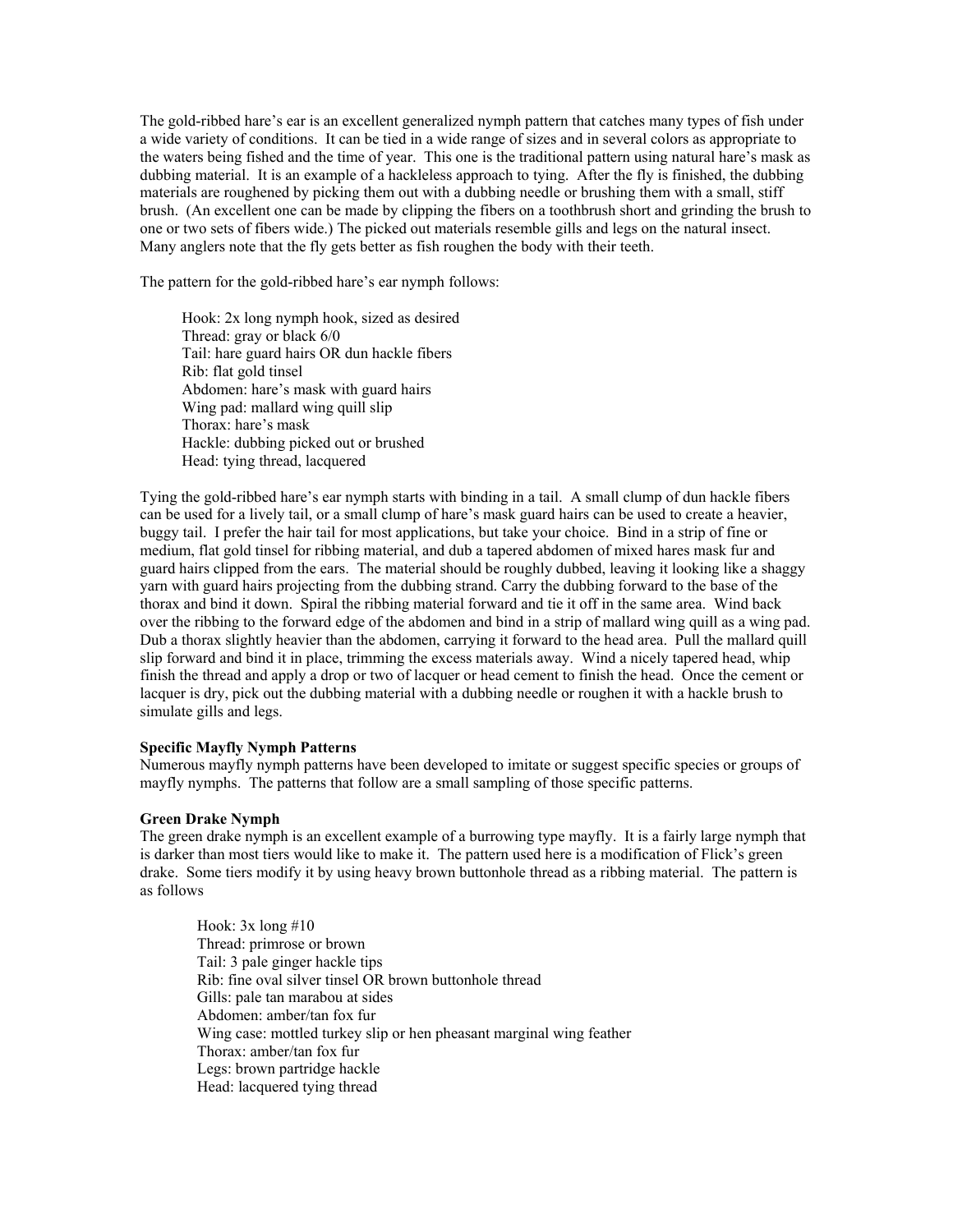The pattern is tied on a 3x long #10 nymph hook. After attaching the thread at the rear of the shank, bind in three narrow, light ginger or pale cree hackle tips as tails. These should be splayed outward at either side of a central segment. Two marabou strands should be bound in, one on either side of the hook, to be folded forward as gills along the sides of the fly, and a strip of fine oval silver tinsel is tied in as a rib. A coarsely mixed combination of reddish and amber red fox fur is dubbed over the abdomen, and the marabou strands are pulled forward and tied in at the back of the thorax. The ribbing tinsel is wound over the marabou and dubbed body, binding them together; and the marabou is picked out to resemble gills. If a turkey slip is used as a wing pad it must be tied in at this point. If a hen pheasant marginal wing feather is to be used, it will be tied in last. Dub a thorax of the same materials as the abdomen, carrying it forward to the base of the head. Bind in a brown partridge hackle and wind 2-3 turns behind the head. Pull the hackles back and down, wet-fly style; and bind them in place with several turns of thread. Either pull the turkey quill slip forward and bind it in, or trim the base of a hen pheasant marginal wing feather and bind it in place over the thorax. [Note that the marginals near the base of the primaries at the wing tip are long and beautifully shaped for a mayfly wing pad.] Trim the excess away and wind a smoothly tapered head. Whip finish the thread and coat the windings with lacquer or head cement.

### **Blue-winged Olive Nymph**

The blue-winged olive nymph suggests several smaller nymphs that live on the surface of stream bottoms or plants in calm to moderate currents. It serves as an example that can be duplicated in many sizes and color combinations to suggest a wide variety of nymphs. The pattern follows.

Hook: #18 wet fly Thread: brown 6/0 Tail: dark dun hackle fibers Rib: fine silver wire Abdomen: stripped peacock herl over fine, tapered brown floss underbody Wing pad: mallard wing quill slip Hackle: partridge body feather Thorax: dark raccoon dubbing Head: lacquered tying thread

Begin by attaching the thread near the rear of the shank and binding in a small bunch of dark dun hackle fibers as a tail. Leave the tail material fairly short, about half the body length or slightly less. Prepare a stripped peacock herl by pulling a herl between the thumbnail and finger nail, stripping away the fibers or flue on either side of the central core. Bind the stripped herl in place by its tip, then bind in a piece of fine silver wire for ribbing. Next bind in a single strand of floss and carry the thread forward to about the middle of the shank. Wind a smoothly tapered body from the tail to the front of the abdomen and tie it off, trimming away the excess. Wind the stripped herl over the floss underbody, giving the abdomen a segmented appearance, tying it off at the front of the abdomen. Wind the ribbing over the herl in the opposite direction binding the material down and reinforcing it. Tie the ribbing off at the thorax. Next bind in a strip of mallard quill to serve as a wing pad. (Alternatively, two smaller slips of mallard quill could be bound in on opposite sides of the back. When these are pulled forward, they form a broadly Vshaped wing pad.) Dub a fairly heavy thorax of dark raccoon fur, then attach and wind a turn or two of partridge hackle, pulling it back and down and binding it in place. Pull the wing pad forward, bind it down and trim it cleanly at the head. Wind a well-proportioned head, whip finish the thread and lacquer or cement the head to finish the fly.

#### **Dun Variant Nymph (Flick)**

The dun variant nymph designed by Art Flick is suggestive of the larva of *Isonychia bicolor*, commonly known as the dun variant or the white-gloved howdy. It is a large, dark mayfly with light colored tips on the legs. Larvae of this species are strong swimmers, usually climbing onto rocks or logs to emerge. The pattern follows.

Hook: #10 2x long Thread: black 6/0 Tail: 3 strands of heavy peacock herl, clipped short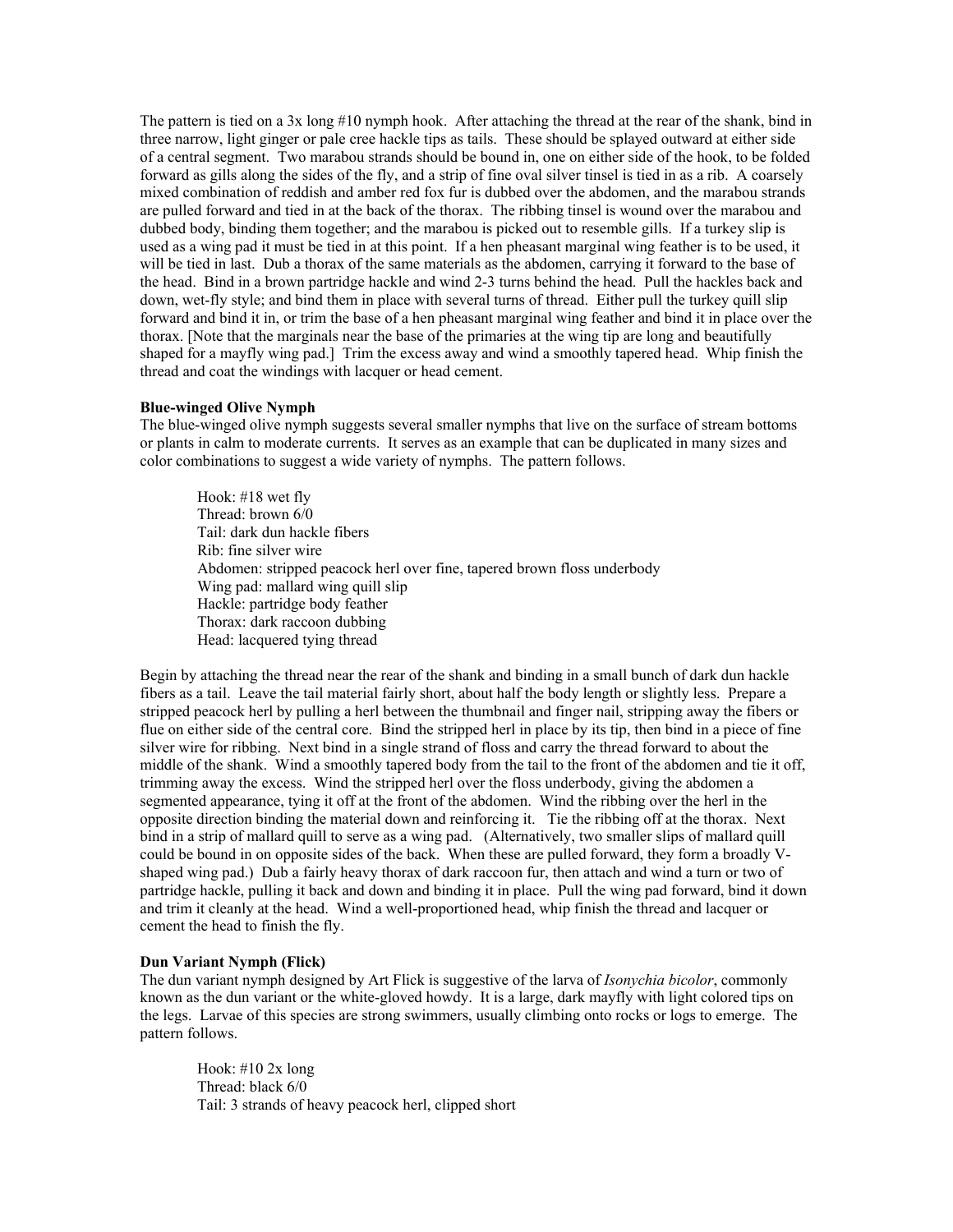Rib: oval silver tinsel Underbody: lead wire, wrapped and lacquered Body: mixed claret seal and black wool Hackle: grouse Head: tying thread lacquered

The dun variant nymph can be tied either with or without a lead underbody. If a lead underbody is used, it should be bound in place with thread and lacquered in the conventional fashion before the body materials are applied. The first step in tying the body is to attach 3 strands of heavy peacock herl as a tail. Trim the herl pieces to a length of about  $1/3$  to  $1/2$  inch. Bind in the oval silver tinsel ribbing and let it hang while the body is applied. Dub a tapered body of mixed claret seal and black wool, leaving a very dark body with reddish highlights and carrying the body to the shoulder. Bind in a grouse hackle, and wind 2-3 turns of hackle as a collar, pulling the fibers back slightly and winding over them to hold them in place. Trim the excess hackle feather away and wind a smooth head. Whip finish the thread and lacquer or cement the head materials.

#### **Lead-winged Coachman Nymph**

There is a strong difference of opinion over whether the lead-winged coachman nymph is a generalized searching pattern or an imitative pattern. Regardless of one's opinion in the debate, the pattern is an excellent one for taking a wide variety of fish. The peacock body seems to be an attractive one in drawing strikes, and it can be tied in a wide array of sizes to simulate many insects. The pattern follows.

Hook: 3x long nymph hook Thread: 6/0 black Tail: brown hackle fibers Body: peacock herl Wing pad: mallard marginal wing feather cut to shape Hackle: soft, brown hen or rooster Head: tying thread, lacquered

The lead-winged coachman nymph is tied on a 3x long nymph hook using black thread. It starts with a fairly long tail of brown hackle fibers bound in at the rear of the shank. The bases of the fibers are trimmed away, and several peacock herls are bound in place, their number varying with the size of the fly being tied. One of two basic methods of winding the herl in place is used, either winding one herl at a time (either in sequence or as overlapping wraps) or winding the herl around the tying thread and applying the herl Arope@ all at once. The former produces a nicer looking body, while the second method produces a much more durable and stronger body. Both work well. If the sequential method is used, the thread should be carried to the head area before winding the herl. If the latter method is used, thread and herl are wound on together starting at the base of the tail. In either case, the herl body is carried forward to the back of the head area before being tied down and having the excess trimmed. A soft, brown hackle is tied in at the throat and one or two turns of hackle are applied before binding the hackle in and trimming the tips away. Once the hackle fibers are drawn down and back and bound in place, a single mallard wing marginal feather is cut to shape and applied. The feather is trimmed by cutting the rachis (mid rib) to leave a Vshaped notch. Next a flat cut is made perpendicular to the central rib. Finally, the forward edge of the feather is stripped to leave what looks like a set of larval wings. The wing pad is bound in place carefully, and the excess feather is trimmed away before winding the head. The fly is finished conventionally.

#### **Fishing Nymphs**

Several methods of fishing nymphs are effective. Many nymphs drift with the current when they are beginning to emerge. These are best suggested by using a dead drift. Much like a drag-free float with a dry fly, the dead drift starts with an upstream or upstream and across cast, mending the line to try to match the speed of the current with the fly. Most dead-drift nymph fishermen are serious line watchers who strike at tiny movements, pauses or even flashes in the water. The use of a strike indicator can greatly increase the ease in detecting strikes.